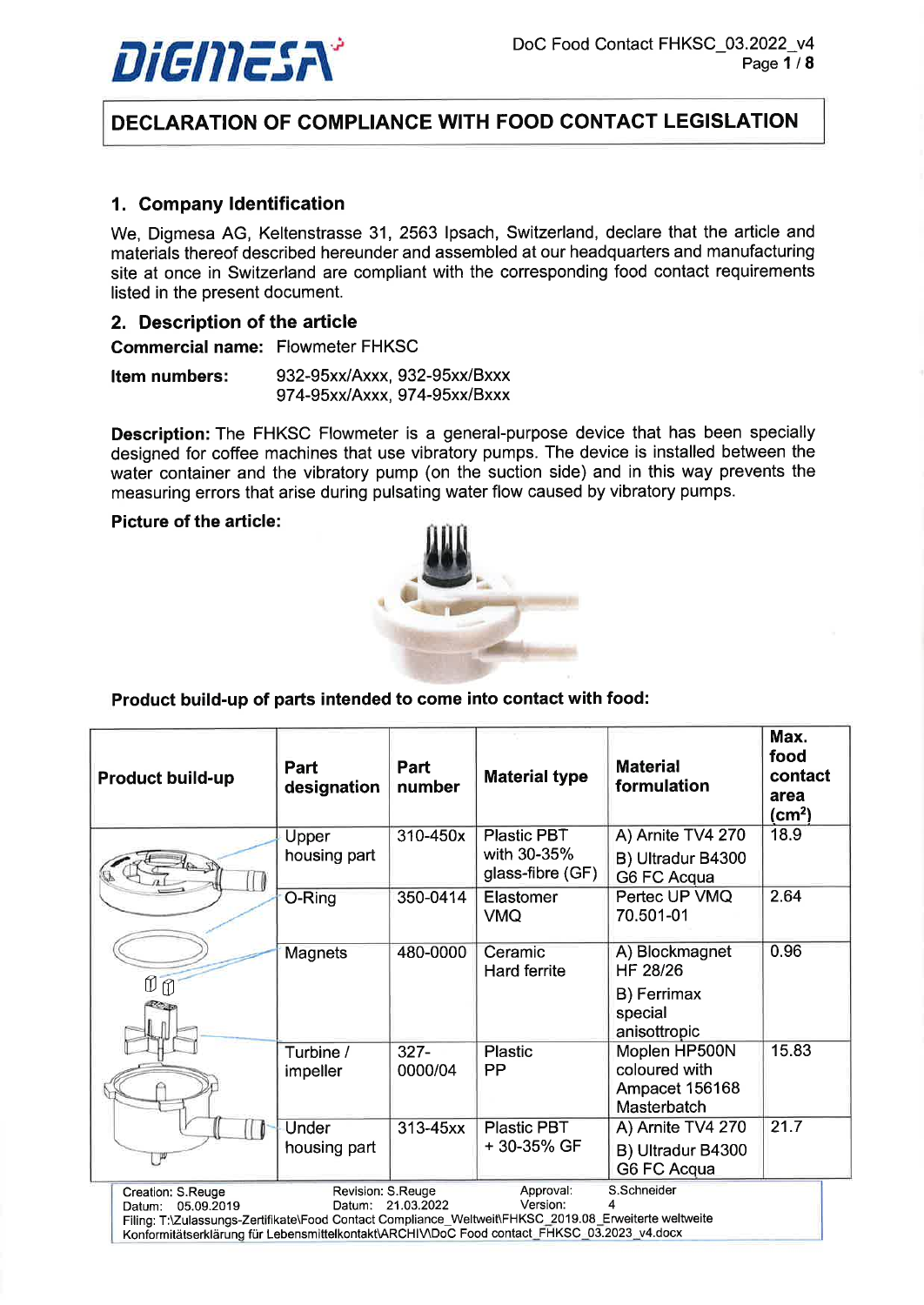

# 3. Confirmation that those materials or items meet the relevant requirements of Food contact regulations

The materials and/or items covered by this Declaration comply with the relevant requirements laid down in Framework Regulation (EC) N' 1935120041EC, Regulation (EC) N"202312006 and other European and national texts applicable, listed below:

| <b>Relevant</b><br>categories | List of regulations and / or other references texts<br>applicable                                                                                                                                                                     |                | <b>Means of</b><br>Compliance       |
|-------------------------------|---------------------------------------------------------------------------------------------------------------------------------------------------------------------------------------------------------------------------------------|----------------|-------------------------------------|
| of materials                  |                                                                                                                                                                                                                                       | <b>Testing</b> | <b>DoC</b> from<br><b>Suppliers</b> |
| $\boxtimes$ Plastics          | $\boxtimes$ European Union: Regulation No.10/2011/EU on plastic<br>materials and articles and its amendments, including 15 <sup>th</sup><br>amendment No. 202/1245/EU                                                                 | ⊠              | ⊠                                   |
|                               | $\boxtimes$ Finland: Finnish Food Act No. 23/2006<br>$\boxtimes$ France: French Decree No. 2007-766 on materials and                                                                                                                  | ⊠⊠             |                                     |
|                               | articles intended to contact with food and its amendments<br>$\boxtimes$ Germany: LFGB (Lebensmittel- und<br>Futtermittelgesetzbuch) §30, §31 and its amendments                                                                      | ⊠              |                                     |
|                               | $\boxtimes$ Italy: Ministerial Decree of 21/3/1973 and its amendments<br>$\boxtimes$ Netherland: The Dutch Regulation on commodities in<br>contact with food "Verpakkingen- en gebruiksartikelenbesluit"                              | ⊠⊠             |                                     |
|                               | (Warenwet)<br>$\boxtimes$ Switzerland: Swiss Food and Commodity Ordinance SR 817.02<br>$\boxtimes$ USA: (FDA) and its amendments, Title 21 CFR 177.1520-<br>Olefin polymer and 21 CFR 177.1660-Poly (tetramethylene<br>terephthalate) | ⊠              | ⊠                                   |
|                               | $\boxtimes$ Mercosur (Argentina, Brazil, Paraguay, Uruguay and<br>Venezuela):                                                                                                                                                         | ⊠              | ⊠                                   |
|                               | GMC Res. No.32/10 Technical regulation on migration from<br>plastic material, packaging and equipment intended to come<br>into contact with foods                                                                                     |                |                                     |
|                               | GMC Res. No. 56/92 General provisions for Plastic packaging<br>and food contact equipment                                                                                                                                             |                |                                     |
|                               | GMC Res. No. 3/92 General criteria of packaging and food<br>equipment in contact with foods                                                                                                                                           |                |                                     |
|                               | $\boxtimes$ China: GB 4806.7-2016 National food safety standard -<br>plastic materials and articles for food contact use                                                                                                              | $\boxtimes$    | $\boxtimes$ .                       |
|                               | $\boxtimes$ Japan: Japan Food Sanitation Act, Specifications and<br>Standards for Food, Food Additives, etc. (1959 MHLW Notice<br>No. 370) with Amendments (Positive list of 28 <sup>th</sup> of April 2020)                          | ⊠              | ⊠                                   |
|                               | ⊠ Singapore: Sale of Food Act<br>$\boxtimes$ South Korea: Standards & Specifications for Food Utensils,<br>Containers & Packaging - Ministry of Food and Drug Safety                                                                  | ⊠⊠             |                                     |
|                               | $\boxtimes$ Taiwan: Sanitation Standard for Food Utensils, Containers<br>and Packages                                                                                                                                                 | $\boxtimes$    |                                     |
|                               | $\boxtimes$ Thailand: Food Act B.E. 2522 (1979) and Notification of the<br>Ministry of Public Health (No. 295) B.E. 2548                                                                                                              | ⊠              |                                     |
|                               | $\boxtimes$ Phthalates and Bisphenol A (BPA) free                                                                                                                                                                                     | ⊠              | ⊠                                   |

<sup>1</sup>Only for Moplen HP500N (PP used for the turbine)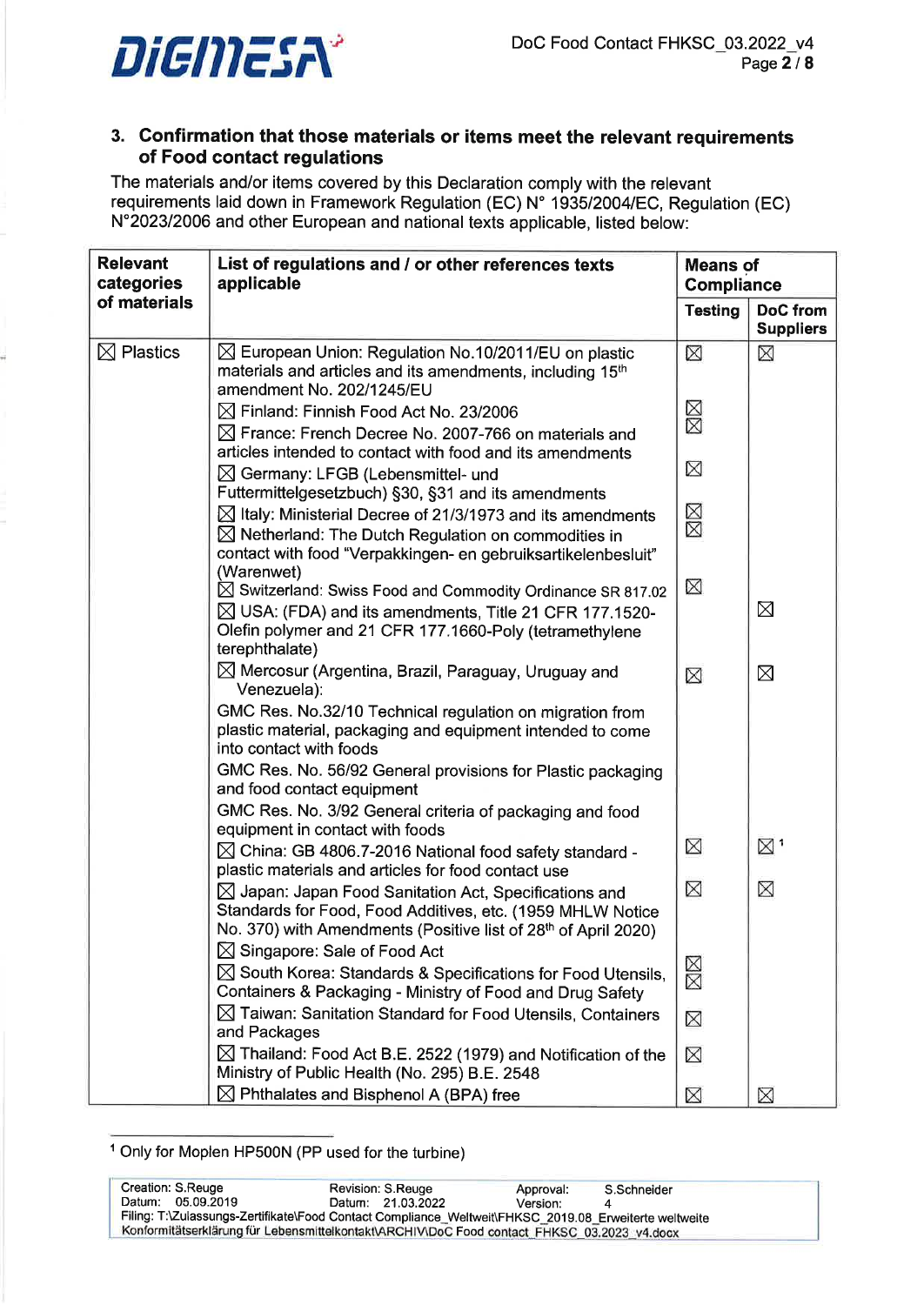# Page  $3/8$



| $\boxtimes$ Colouring<br>/ Masterbatch                     | ⊠ European Union: Regulation 10/2011, Resolution AP (89) 1<br>on the use of colorants in plastic materials coming into contact<br>with food                                                                                        | ⊠                          | $\boxtimes$                               |
|------------------------------------------------------------|------------------------------------------------------------------------------------------------------------------------------------------------------------------------------------------------------------------------------------|----------------------------|-------------------------------------------|
|                                                            | $\boxtimes$ Finland: Finnish Food Act No. 23/2006<br>$\boxtimes$ France: French Positive list (Circulaire No. 176 1959 and<br>its amendments) and French Decree No. 2007-766                                                       | ⊠<br>⊠                     | $\boxtimes$                               |
|                                                            | ⊠ Germany: LFGB §30, §31 and BfR Recommendation IX on<br>Colorants for Plastics and other Polymers used in Commodities                                                                                                             | $\boxtimes$                | $\boxtimes$                               |
|                                                            | $\boxtimes$ Italy: Ministerial Decree of 21/3/1973 and its amendments<br>$\boxtimes$ Switzerland: Swiss Food and Commodity Ordinance SR 817.02<br>$\boxtimes$ USA: FDA Title 21 CFR §177.1520(c)2.1, 3.1a and 21 CFR<br>178., GRAS | ⊠<br>⊠                     | $\boxtimes$<br>$\boxtimes$<br>$\boxtimes$ |
|                                                            | $\boxtimes$ China: GB 4806.6-2016 and GB 9685-2016 for food<br>contact materials                                                                                                                                                   |                            | $\boxtimes$                               |
|                                                            | $\boxtimes$ Japan: Japan Food Sanitation Act, Specifications and<br>Standards for Food, Food Additives, etc. (1959 MHLW Notice<br>No. 370) with Amendments (Positive list of 28 <sup>th</sup> of April 2020)                       | ⊠                          | $\boxtimes$                               |
|                                                            | $\boxtimes$ Bisphenol A and Phthalates free                                                                                                                                                                                        | $\boxtimes$                | ⊠                                         |
| $\boxtimes$ Ink-jet (on<br>external side<br>of the plastic | $\boxtimes$ EuPIA Guideline on Printing Inks applied to the non-food<br>contact surface of food packaging materials and<br><b>Articles</b>                                                                                         |                            | ⊠                                         |
| under part)                                                | $\boxtimes$ Switzerland: Annex 10, Swiss Food and Commodity<br>Ordinance SR 817.02, version of 1st of May 2017                                                                                                                     |                            | ⊠                                         |
| $\boxtimes$ Silicones                                      | $\boxtimes$ European Union: Resolution ResAP(2004)5 on silicones<br>used for food contact applications                                                                                                                             | ⊠                          | ⊠                                         |
|                                                            | $\boxtimes$ Finland: Finnish Food Act No. 23/2006<br>$\boxtimes$ France: French Decree 2007-766, Order of 25/11/1992 on<br>materials and articles made of silicone elastomers                                                      | ⊠<br>$\boxtimes$           | ⊠                                         |
|                                                            | $\boxtimes$ Germany: LFGB §30, §31 and BfR Recommendation XV<br>on silicone                                                                                                                                                        | ⊠                          | ⊠                                         |
|                                                            | $\boxtimes$ Italy: Ministerial Decree of 21/3/1973 and its amendments<br>$\boxtimes$ Netherland: The Dutch Regulation on commodities in<br>contact with food Verpakkingen- en gebruiksartikelenbesluit                             | $\boxtimes$<br>$\boxtimes$ | ⊠<br>⊠                                    |
|                                                            | $\boxtimes$ Switzerland: Ordinance 817.023.21 on commodities with<br>Food contact applications and its amendments and its<br>amendments                                                                                            | $\boxtimes$                |                                           |
|                                                            | ⊠ USA: FDA 21 CFR 177.2600<br>$\boxtimes$ Mercosur:                                                                                                                                                                                | $\boxtimes$<br>$\boxtimes$ | ⊠                                         |
|                                                            | GMC Res. No.32/10 Technical regulation on migration from<br>plastic material, packaging and equipment intended to come<br>into contact with foods                                                                                  |                            |                                           |
|                                                            | GMC No. 15/10 Technical regulation on Dyes in Plastic<br>Packaging and Equipment used to be in Contact with Food                                                                                                                   |                            |                                           |
|                                                            | GMC Res. No. 28/99- technical regulation on the positive list<br>for elastomeric materials used in packaging and equipment in<br>contact with food                                                                                 |                            |                                           |
|                                                            | GMC Res. No. 56/92 General provisions for Plastic packaging<br>and food contact equipment                                                                                                                                          |                            |                                           |
|                                                            | GMC Res. No. 3/92 General criteria of packaging and food<br>equipment in contact with foods                                                                                                                                        | ⊠                          | ⊠                                         |
|                                                            | ⊠ China: GB 4806.11-2016 National food safety standard -<br>rubber materials and products for food contact use                                                                                                                     |                            |                                           |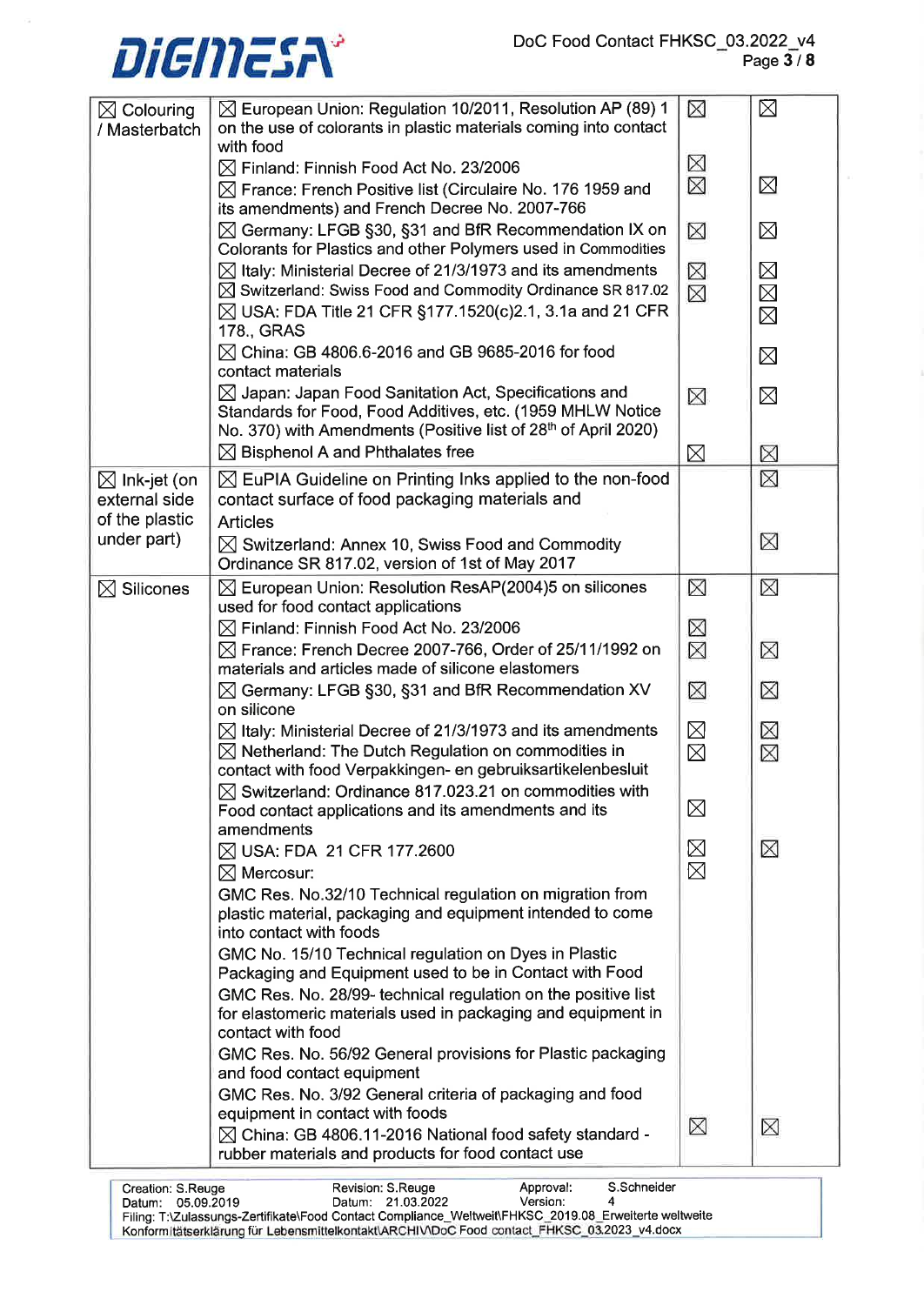# $\overline{\mathbf{Disc}}$  Doc Food Contact FHKSC\_03.2022\_v4 Page4/8



| $\boxtimes$ Silicones<br>(continuation) | $\boxtimes$ Japan: Japan Food Sanitation Act, Specifications and<br>Standards for Food, Food Additives, etc. (1959 MHLW Notice<br>No. 370) | ⊠                     |             |
|-----------------------------------------|--------------------------------------------------------------------------------------------------------------------------------------------|-----------------------|-------------|
|                                         | $\boxtimes$ Singapore: Sale of Food Act                                                                                                    |                       |             |
|                                         | $\boxtimes$ South Korea: Standards & Specifications for Food Utensils,                                                                     | $\boxtimes$           |             |
|                                         | <b>Containers &amp; Packaging</b>                                                                                                          | $\boxtimes$           |             |
|                                         | $\boxtimes$ Taiwan: Sanitation Standard for Food Utensils, Containers                                                                      | $\boxtimes$           |             |
|                                         | and Packages                                                                                                                               |                       |             |
|                                         | $\boxtimes$ Bisphenol A and Phthalates free                                                                                                | $\boxtimes$           | $\boxtimes$ |
|                                         |                                                                                                                                            |                       |             |
| $\boxtimes$ Ceramic /<br><b>Glass</b>   | $\boxtimes$ European Union: Directives 84/500/EEC 84/500                                                                                   | $\boxtimes$           |             |
|                                         | amended by 2005/31/EEC for ceramic articles intended to                                                                                    |                       |             |
|                                         | come into contact with foodstuffs and EDQM "Technical                                                                                      |                       |             |
|                                         | Guide on Metals and alloys used in food contact materials"                                                                                 |                       |             |
|                                         | after Resolution CM/Res(2013) EEC.                                                                                                         |                       |             |
|                                         | $\boxtimes$ Finland: Finnish Food Act No. 23/2006                                                                                          | $\boxtimes \boxtimes$ |             |
|                                         | $\boxtimes$ France: French Decree 2007-766 and DGCCRF                                                                                      |                       |             |
|                                         | Document for Food Contact Suitability of Metals and Alloys                                                                                 |                       |             |
|                                         | Intended to Come Into Contact with Foodstuffs                                                                                              |                       |             |
|                                         | $\boxtimes$ Germany: LFGB (Lebensmittel- und                                                                                               | $\times$              |             |
|                                         | Futtermittelgesetzbuch) §30, §31 and its amendments                                                                                        |                       |             |
|                                         | $\boxtimes$ Italy: Ministerial Decree of 21/3/1973 and its                                                                                 | $\boxtimes$           |             |
|                                         | amendments                                                                                                                                 |                       |             |
|                                         | $\boxtimes$ Netherland: The Dutch Regulation on commodities in                                                                             | $\boxtimes$           |             |
|                                         | contact with food Verpakkingen- en gebruiksartikelenbesluit,                                                                               |                       |             |
|                                         | Annex A, Chapter IV                                                                                                                        |                       |             |
|                                         | $\boxtimes$ Switzerland: Ordinance 817.023.21 and its amendments                                                                           | $\times$              |             |
|                                         | $\boxtimes$ Mercosur:                                                                                                                      | $\boxtimes$           |             |
|                                         | GMC Res. No. 12/11 on Maximum Inorganic Contaminants                                                                                       |                       |             |
|                                         | in Food                                                                                                                                    |                       |             |
|                                         | GMC Res. No. 46/06 for Metallic Packages and Articles in                                                                                   |                       |             |
|                                         | <b>Contact with Food</b>                                                                                                                   |                       |             |
|                                         | GMC Res. No. 3/92 General criteria of packaging and food                                                                                   |                       |             |
|                                         | equipment in contact with foods                                                                                                            |                       |             |
|                                         | $\boxtimes$ China: GB 4806.4-2016 food safety requirement for                                                                              | $\boxtimes$           |             |
|                                         | ceramic                                                                                                                                    |                       |             |
|                                         | $\boxtimes$ Japan: Japan Food Sanitation Act, Specifications and                                                                           | $\boxtimes$           |             |
|                                         | Standards for Food, Food Additives, etc.                                                                                                   |                       |             |
|                                         | $\boxtimes$ Singapore: Sale of Food Act                                                                                                    |                       |             |
|                                         | $\boxtimes$ South Korea: Standards & Specifications for Food                                                                               | $\boxtimes \boxtimes$ |             |
|                                         | Utensils, Containers & Packaging - Ministry of Food and                                                                                    |                       |             |
|                                         | <b>Drug Safety</b>                                                                                                                         |                       |             |
|                                         | $\boxtimes$ Taiwan: Sanitation Standard for Food Utensils,                                                                                 |                       |             |
|                                         | <b>Containers and Packages</b>                                                                                                             | $\times$              |             |
|                                         |                                                                                                                                            |                       |             |

The declarant can provide the appropriate documentation in support of the said compliance. Product Certification



Additionally, our products are classified NSF/ANSI 169 - Special Purpose Food Equipment and Devices according Chapter 4 of the 2000 U.S. FDA Food Code. Please refer to the

following link with the official NSF-listing:

http://info.nsf.org/Certified/Food/Listings.asp?Company=28180&Standard=169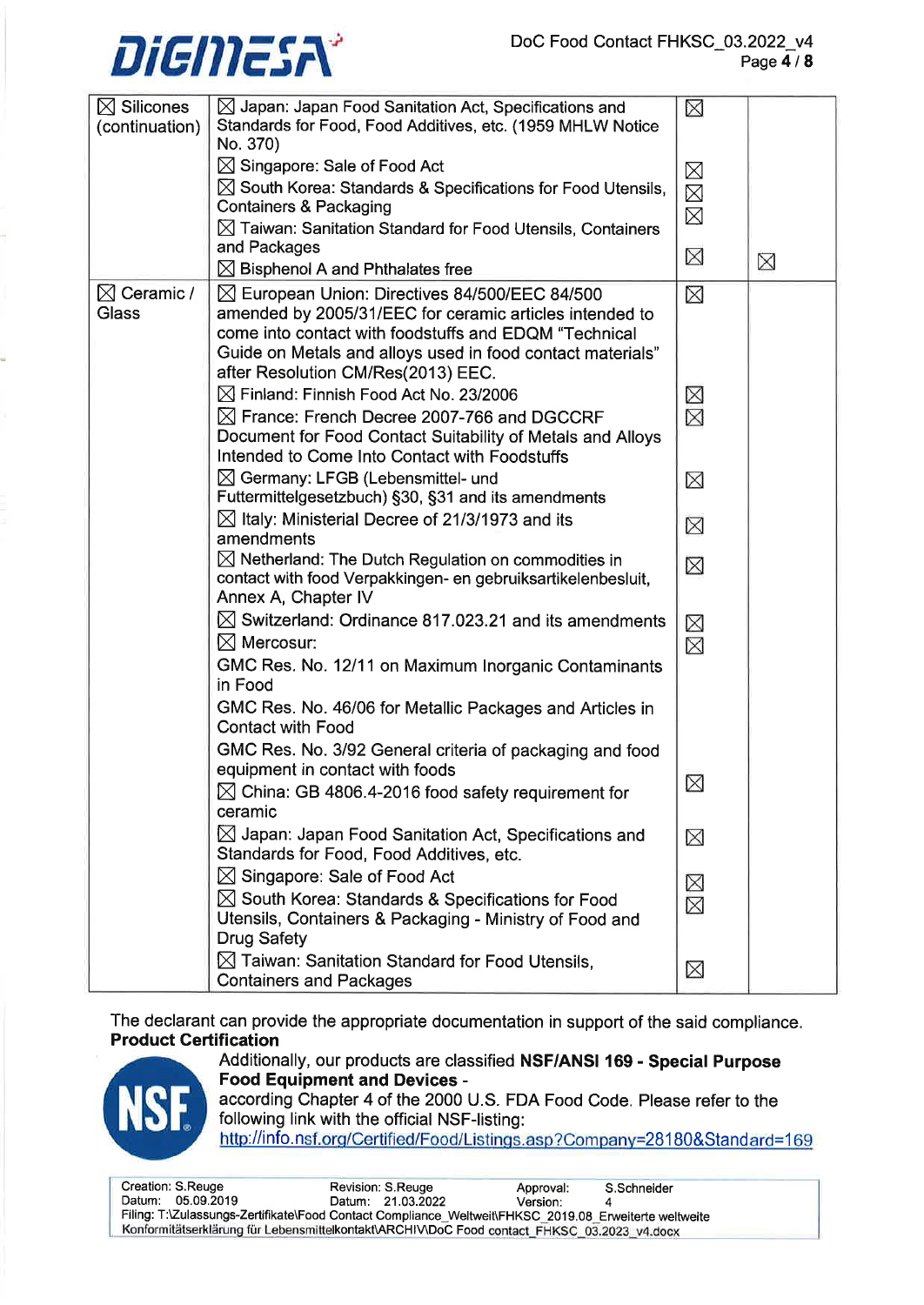

#### **Particularities**

(EC)Regulation N° 450/2009 on active and intelligent materials and items intended to come into contact with food:

 $\boxtimes$  n/a (not applicable)

(EC)Regulation N' 28212008 on recvcled plastic materials and items intended to come into contact with foods:

 $\boxtimes$  n/a

#### This declaration of compliance has been established in respect of the following:

 $\boxtimes$  Declarations by suppliers of raw materials

 $\boxtimes$  Overall Migration testing

| <b>Flowmeter part</b> | <b>Simulants</b>                                 | <b>Time</b> | <b>Temperature</b> |
|-----------------------|--------------------------------------------------|-------------|--------------------|
| Upper & under housing | Distilled water (for Arnite)                     | 2 hours     | 70 °C              |
| parts                 | 3% Acetic acid and 20%<br>ethanol (for Ultradur) | 4 hours     | 100 °C             |
| Turbine / Impeller    | <b>Distilled water</b>                           | 2 hours     | 70 °C              |
| O-ring                | <b>Distilled water</b>                           | 24 hours    | 40 °C              |

### Assessment of non-listed substances - Article 6 of (EU) Regulation N' 10/2011

 $\boxtimes$  Not applicable

 $\Box$  Risk assessment (article 19 of (EU) Regulation N° 10/2011):

 $\Box$  If not, list substances and information relevant to the risk assessment

| <b>Nom</b> | <b>Identification</b><br>│ CAS - EINECS – N° de Référence MCDA |
|------------|----------------------------------------------------------------|
|            |                                                                |

#### Assessment of non-intentionally added substances (NIAS):

 $\Box$  Not applicable

 $\boxtimes$  Risk assessment (article 19 of (EU) Regulation N° 10/2011 and article 11 of Swiss Regulation SR 817.023.21: compliant.

No substances > 0.0028 mg/dm<sup>2</sup><sup>2</sup> were detected under 3 x 24 h / 40°C with distilled water.

 $\Box$  If not, list substances and information relevant to the risk assessment

| <b>Nom</b> | <b>Identification</b><br>CAS - EINECS – N° de Réf. MCDA |
|------------|---------------------------------------------------------|
|            |                                                         |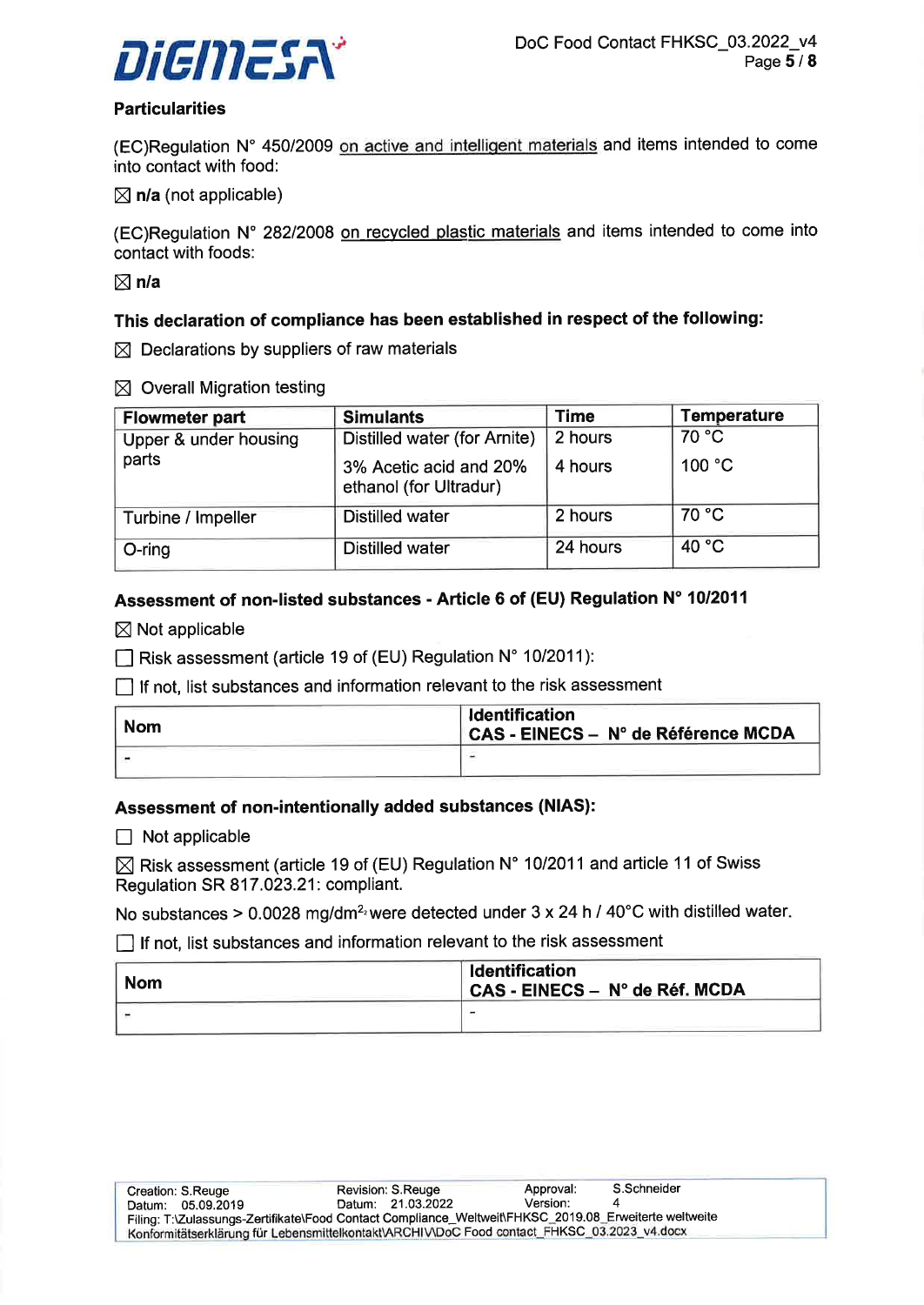

# 4. lnformation on substances with restrictions

List of substance(s) subject to restriction and migration limits according to Regulation 10/2011/EC:

| FCM No.<br>(10/2011<br>/EC | <b>CAS No.</b>  | <b>Name</b>                                                      | <b>Limits</b><br>(mg/kg) | $A^*$                     | $W^*$ | $\mathsf{C}^{\star}$ | $M^*$ |
|----------------------------|-----------------|------------------------------------------------------------------|--------------------------|---------------------------|-------|----------------------|-------|
| 19                         | Ξ               | N, N-bis(2-hydroxyethyl)alkyl (C)<br>8-C 18) amine               | 1.2                      | $\boldsymbol{\mathsf{x}}$ |       |                      |       |
| 20                         | -               | N, N-bis(2-hydroxyethyl)alkyl (C<br>8-C 18) amine hydrochlorides | 1.2                      | X                         |       |                      |       |
| 246                        | 109-99-9        | Tetrahydrofuran                                                  | 0.6                      | X                         |       |                      |       |
| 254                        | 110-63-4        | 1,4-Butanediol                                                   | 5.0                      | X                         |       |                      |       |
| 433                        | 2082-79-3       | Octadecyl 3-(3,5-di-tert-butyl-<br>4- hydroxyphenyl)propionate   | 6.0                      | X                         |       |                      |       |
| 779                        | 182121-12-<br>6 | $9.9 -$<br>bis(methoxymethyl)fluorene                            | 0.05                     | X                         |       |                      |       |
| 785                        | 0100-21-0       | <b>Terepthalic acid</b>                                          | 7.5                      | $\mathbf x$               |       |                      |       |

\* Compliance with these limits was established by Analysis (A), Worst case (W), Calculation (C) or Modelling (M).

ln the case of tests, specify the simulant(s) and test conditions:

| <b>Flowmeter part</b> | <b>Simulants</b>                               | <b>Time</b> | <b>Temperature</b> |
|-----------------------|------------------------------------------------|-------------|--------------------|
| Upper & under housing | Distilled water (for Arnite)                   | 24 hours    | 40 °C              |
| parts                 | 3% Acetic acid / 20%<br>ethanol (for Ultradur) | 24 hours    | $70^\circ$ C       |
| Turbine / Impeller    | <b>Distilled water</b>                         | 24 hours    | 40 °C              |

lf not completed, specify reasons - refer to reference documents

List of substance(s) subject to restriction but without migration limits according to Regulation 10/2011/EC:

| FCM No. (10/2011/ EC) | <b>CAS No.</b> | <b>Name</b>  |
|-----------------------|----------------|--------------|
| 106                   | $57-11-4$      | Stearic acid |

List of additives having multiple function after Regulation 10/2011/EC (e.g. food additive and packaging additive):

| E number | <b>Name of Additive</b>      | <b>PM/REF N°</b><br>and/or CAS N° |
|----------|------------------------------|-----------------------------------|
| E 170    | Calcium carbonate            | 471-34-1                          |
| E 470a   | Calcium salts of fatty acids | 977089-53-4                       |
| E 570    | Fatty acids (stearic acid)   | $57-11-4$                         |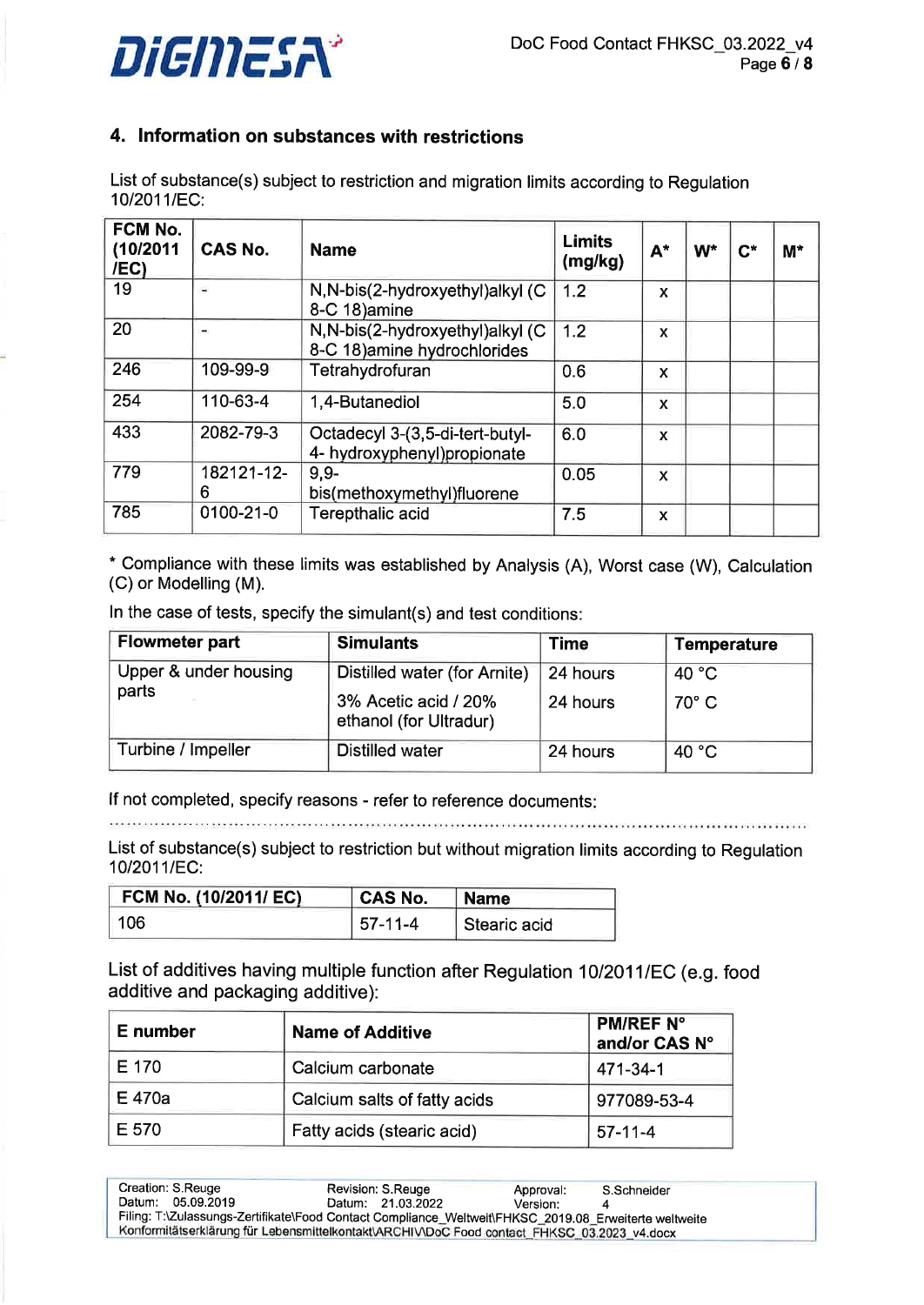

# 5. lnformation related to the intended use of the materials or items

| Materials or items intended for infants and young children Ses                                                                                                                                                                                     |                 |  |
|----------------------------------------------------------------------------------------------------------------------------------------------------------------------------------------------------------------------------------------------------|-----------------|--|
| Type of food intended to be placed in contact:                                                                                                                                                                                                     |                 |  |
| $\Box$ All types of food products                                                                                                                                                                                                                  |                 |  |
| or                                                                                                                                                                                                                                                 |                 |  |
| $\boxtimes$ Beverages (such as water)                                                                                                                                                                                                              | Alcoholic foods |  |
| Acidic foods                                                                                                                                                                                                                                       | Ice creams      |  |
| $\Box$ Fatty foods:                                                                                                                                                                                                                                |                 |  |
| If the material and / or item subject to (EU) Regulation $N^{\circ}$ 10/2011 is<br>concerned by the application of a reduction factor, this should be mentioned:<br>Reduction factor due to fat content<br>Reduction factor related to D2 simulant |                 |  |
|                                                                                                                                                                                                                                                    |                 |  |

#### Gontact conditions (time and temperatures) corresponding to the input data:

The article and materials thereof covered by this Declaration of Conformity is/are suitable for repeated use in contact with drinking water up to 40 "C for periods of time of 24 consecutive hours each.

#### Maximum surface / volume ratio in contact with food used to establish compliance of the material or item (if applicable):  $0.6$  dm<sup>2</sup> / 100 ml

Precaution before use: please note, that the article has to be rinsed thoroughly with potable water (up to 50'C warm) prior to the first application.

# 6. Functional barrier (FB) in the case of multilayer materials according to Regulation N"10/2011

#### $\boxtimes$  Not applicable

Or tick the corresponding box if the materials meet the requirements when using a FB:

 $\Box$  Multi-layer plastics (Article 13 (2), (3) and (4) of (EU) Regulation N° 10/2011)

 $\Box$  Multi-layer materials (Article 14 (2), (3) and (3) of (EU) Regulation N°10/2011)

 $\Box$  The material covered by this declaration is to be used only behind a functional barrier